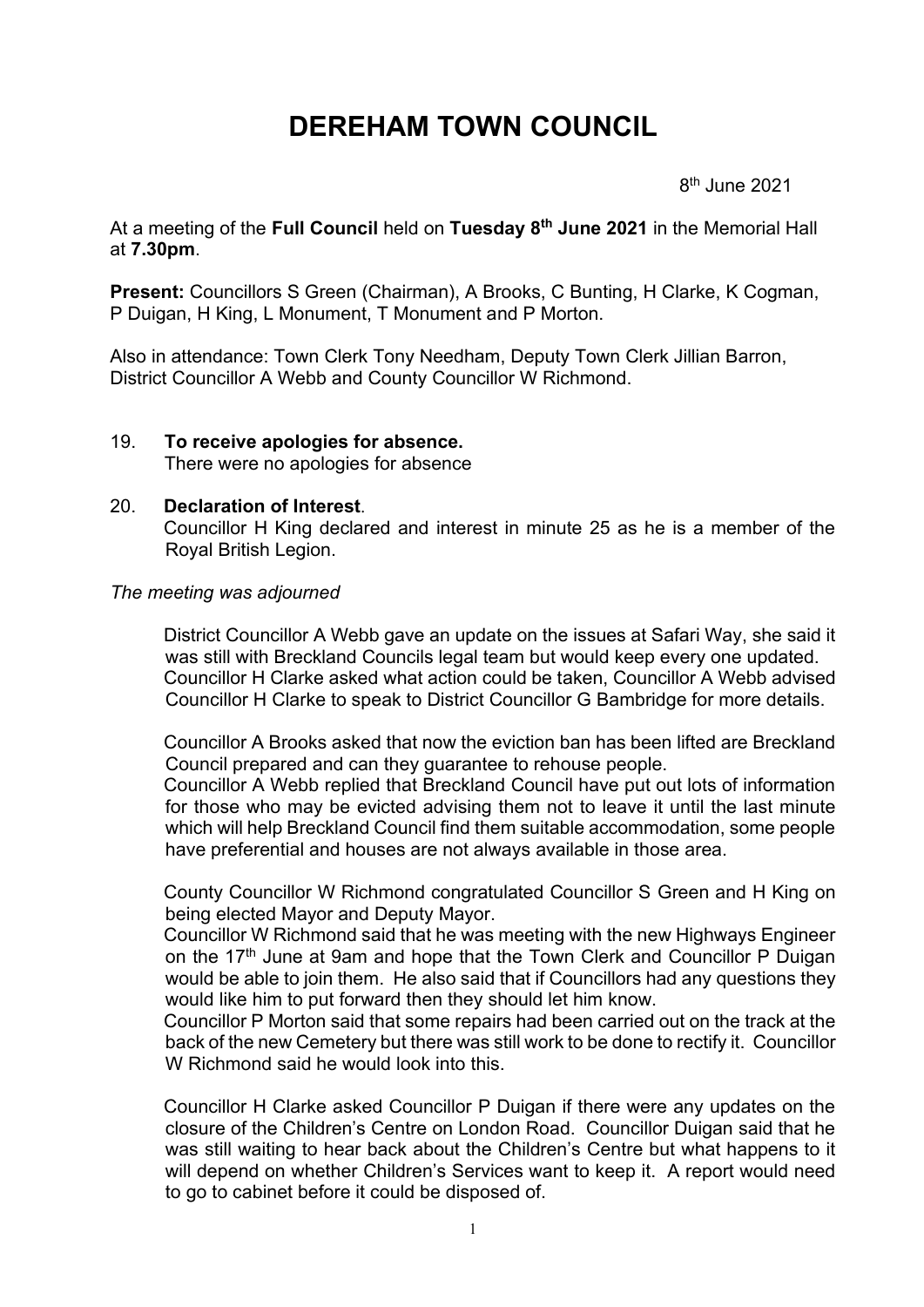Councillor H Clarke said that as Councillor P Duigans Highways allowance had been raised to £10,000 did he have any plans on what he would spend this on? Councillor P Duigan replied that he hadn't made a decision and was open to any potential ideas.

Councillor W Richmond said that this funding could also be used for electric car charging points and tree planting.

Councillor H Clarke asked if the leaflet 'Are You At Risk' was just going to those living in areas that flooded. Councillor W Richmond replied that the leaflets were being delivered to everyone in the County so that those who are subjected to flooding would have a direct line contact number.

Mr Hunt addressed the meeting stating that he had been an allotment holder for 7 years and now feels that he is being singled out as he is the only allotment holder receiving letters about not having permission for a shed and several other issues.

Carolyn Coleman from aboutDereham advised the meeting that the Information Panels should be ready for the  $25<sup>th</sup>$  June and asked if the Council would like a launch event. Carolyn continued by suggesting that three small events might be best due to not wanting crowds, the first event would be in the Market Place, the second in Wrights Walk and the third at Mid Norfolk Railway.

Councillor agreed this was a good idea. District Councillor A Webb thanks Carolyn for all her hard work.

The Mayor, Councillor S Green gave an update on the Town Plan working group.

#### *The meeting resumed*

21. To receive, confirm as correct and sign the minutes of the virtual **Annual Town Council meeting** held on **Tuesday 11th May 2021.**

Proposed by Councillor S Green, seconded by Councillor L Monument the minutes of the virtual Annual Town Council meeting Tuesday 11<sup>th</sup> May 2021 were agreed and signed.

#### 22. **Virtual Heritage & Open Spaces Committee meeting**

(a) To receive, confirm as correct and sign the minutes of the meeting held on **Tuesday 25th May 2021.**

Proposed by Councillor P Duigan, seconded by Councillor P Morton the minutes of the virtual Heritage & Open Spaces Committee meeting Tuesday 25th May 2021 were agreed and signed.

(b) To receive a report from the Chairman, discuss any matters arising therefrom and vote on recommendations.

The following recommendations were agreed and approved by the Council:

## **To receive report from the Footpaths Warden**

The Town Council write to Norfolk County Council regarding RB3 and RB39.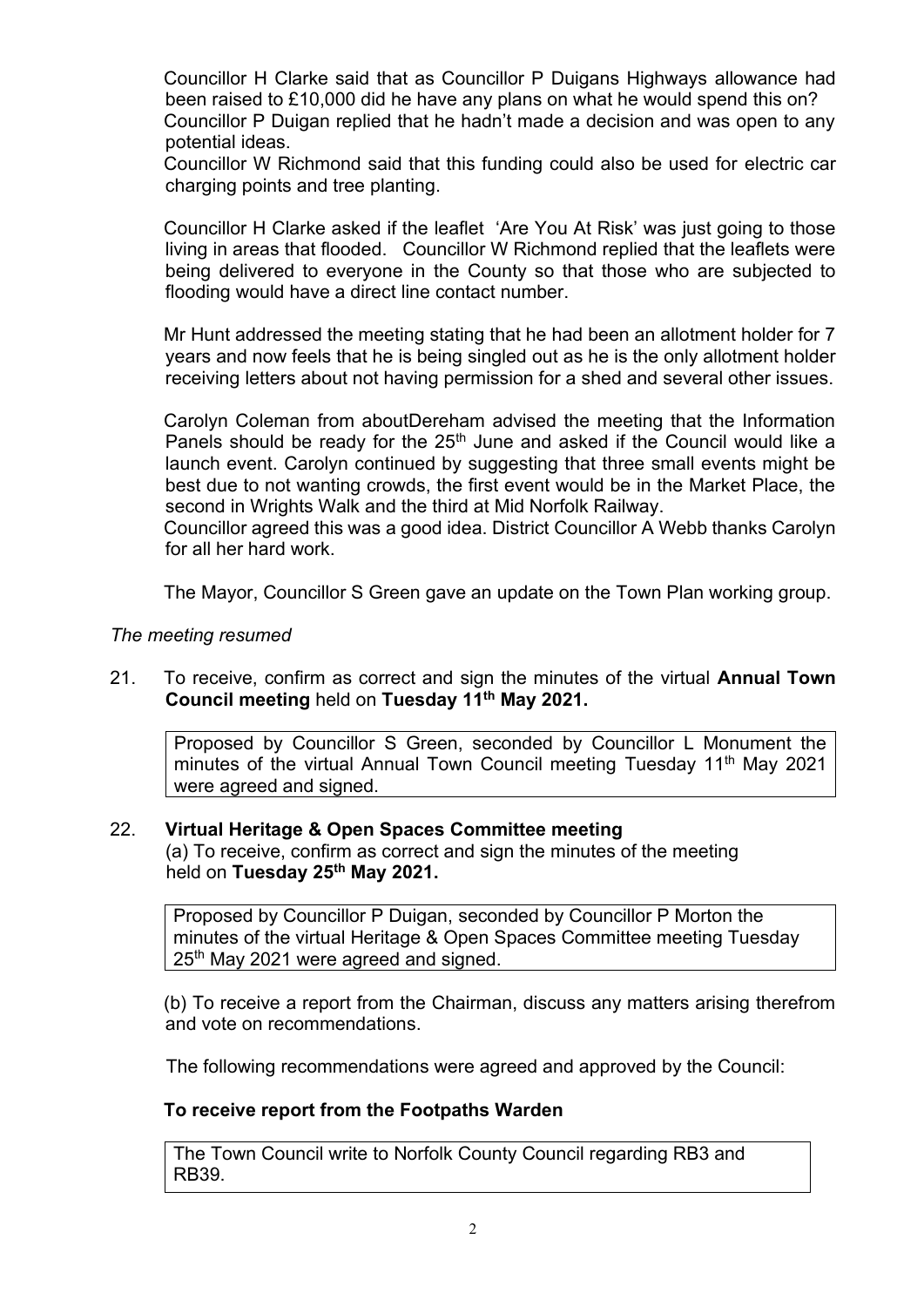The Town Council write to George Freeman requesting he ask the Government for a 5-year extension.

# 23. **Virtual Recreation Committee meeting**

(a) To receive, confirm as correct and sign the minutes of the meeting held on **Tuesday 25th May 2021.**

Proposed by Councillor A Brooks, seconded by Councillor C Bunting the minutes of the virtual Recreation Committee meeting Tuesday 25<sup>th</sup> May 2021 were agreed and signed subject to the following recommendation being included: 'The committee recommended adopting open spaces from Persimmon Homes development 3PL/2019/1526/D'

(b) To receive a report from the Chairman, discuss any matters arising therefrom and vote on recommendations.

The following recommendations were agreed and approved by the Council:

# **Consider Playing Pitch Strategy**

The Town Council take legal advice with regard to section 52(3)(a) of the Public Health Act 1961.

The Town Council liaise with the schools with regards to community use of their pitches.

## **To consider improving Play Provision following on from the Play and Open Spaces Assessment**

The Town Council use the Play Assessment to invite tenders for the play equipment on the sites outlined.

The Town Council use the full budget of £200,000 towards the play provision.

The Town Council write to Breckland Council to ask them to improve play provision at Sandy Lane open space and the Highfields area.

The Clerk compile a schedule of potential parcels of open space which could be used as Local Areas for Play or community seating areas. Councilors would make suggestions to the Clerk and the schedule brought back to a future meeting.

## **To consider next steps for addressing shortfall in open spaces**

The Town Council should reengage with Solicitors at NP Law to review progress so far and map-out the next steps for Councillors to consider.

## **To consider adopting open spaces from Persimmon Homes development 3PL/2019/1526/D**

The Town Council adopt open spaces from Persimmon Homes development 3PL/2019/1526/D.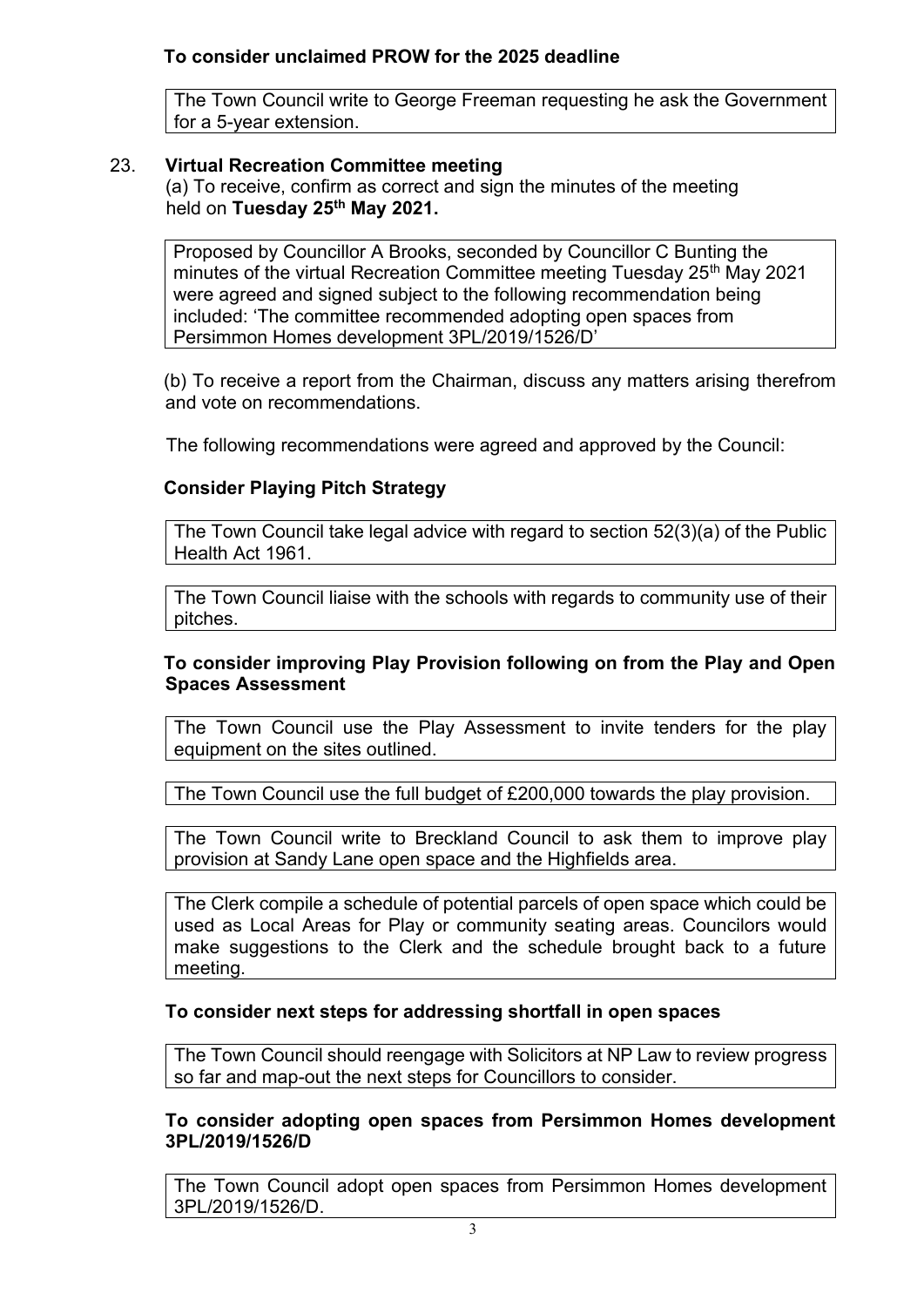Councillor A Brooks left the meeting.

## 24. **Virtual Personnel Committee meeting**

(a) To receive, confirm as correct and sign the minutes of the meeting held on **Tuesday 1st June 2021.**

Proposed by Councillor H King, seconded by Councillor S Green the minutes of the virtual Personnel Committee meeting Tuesday 1<sup>st</sup> June 2021 were agreed and signed.

(b) To receive a report from the Chairman, discuss any matters arising therefrom and vote on recommendations.

The following recommendations were agreed and approved by the Council:

## **To review grading and progression through pay scale of Admin Officers.**

That Scale 4 be removed from the pay scale for this post and that staff currently on this pay scale be advanced 5 SCPs.

#### 25. **Virtual Finance & Governance Committee meeting**

(a) To receive, confirm as correct and sign the minutes of the meeting held on **Tuesday 1st June 2021.**

Proposed by Councillor T Monument, seconded by Councillor P Morton the minutes of the virtual Finance & Governance Committee meeting Tuesday 1st June 2021 were agreed and signed.

(b) To receive a report from the Chairman, discuss any matters arising therefrom and vote on recommendations.

The following recommendations were agreed and approved by the Council:

#### **To Consider grant applications**

The following grants were agreed.

| Applicant             | Purpose              | Amount | Comment                 |
|-----------------------|----------------------|--------|-------------------------|
|                       |                      |        |                         |
| Dereham               | Support for          | £500   | Make clear that this is |
| Theatre               | restarting the Panto |        | a one-off exception.    |
| Company               | following COVID.     |        |                         |
| Dereham Royal         | Towards show to      | £500   |                         |
| <b>British Legion</b> | commemorate 100      |        |                         |
|                       | years of the RBL.    |        |                         |
| Dereham Bowls         | Towards cost of      | £365   |                         |
| Club                  | CCTV.                |        |                         |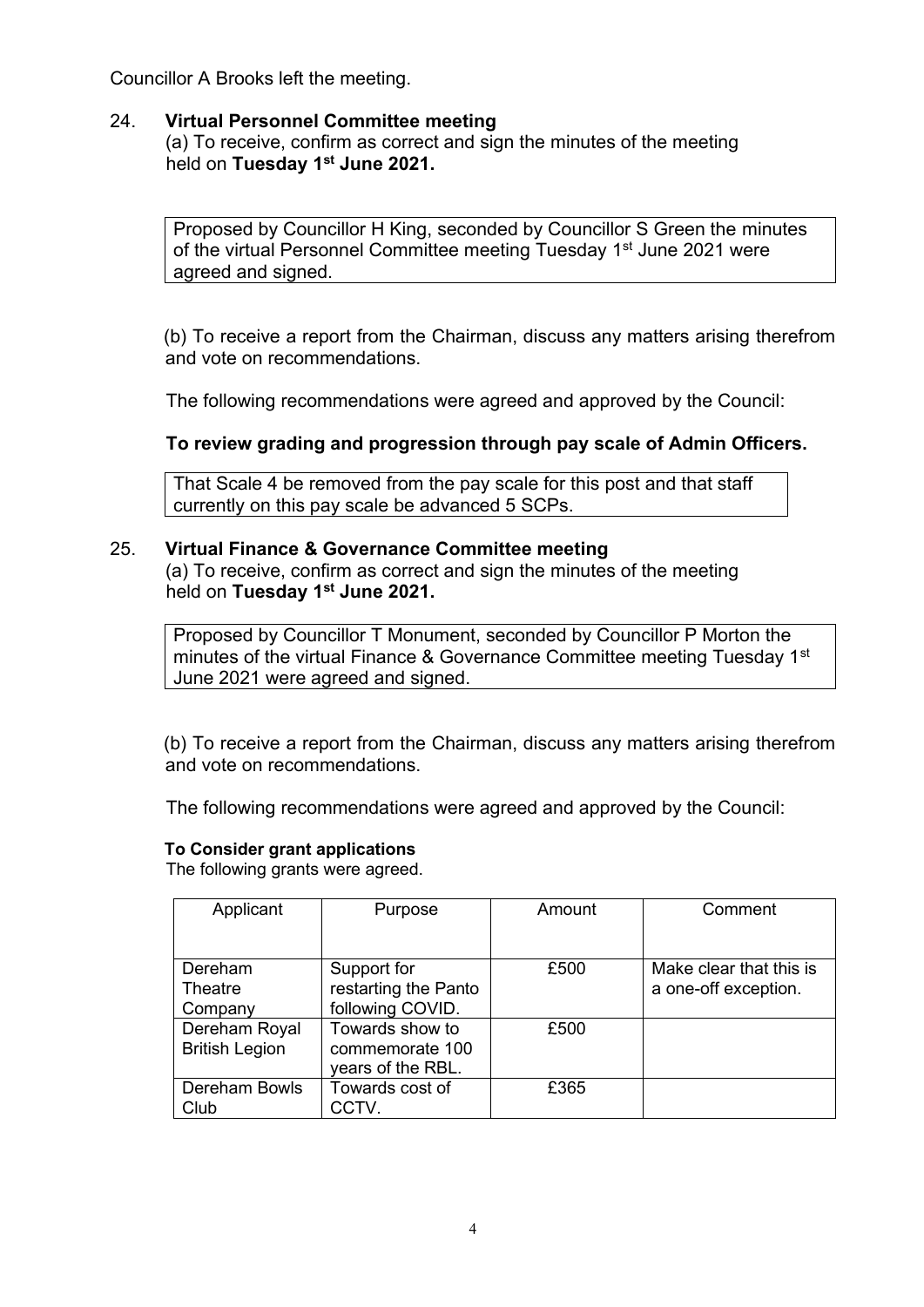#### **To review ear-marked**

- 1. That the ear market reserve for Legal Contingency and Planning Advice, accumulated up to 2020, be transferred to General Reserve.
- 2. That the funds accumulated since 2020 to be allocated to a new ear marked reserve for improving walking and cycling.
- 3. That half of the currently undesignated earmarked reserve be designated towards climate change initiatives.
- 4. The remaining undesignated fund will be considered again at the next Finance and Governance Committee when there is likely to be a better understanding of the options around the Queen Mothers Garden.

#### **To review 5-year projects and capital budget.**

£20,000 be set aside as the Council's contribution to improvements to the Neatherd track.

#### **To appoint internal Auditor for 2021/22**

Mr R Goreham be appointed Internal Auditor for financial year 2021/22.

#### **To consider process for paying invoices.**

- 1) 'Cheques to be issued' should be renamed 'payments to be made'
- 2) Where possible payments would be made following a full council meeting, but, where necessary, payment could continue to be made between meetings and reported to the next full council as payments made.
- 3) That invoices continue to be paid electronically, where possible.
- 4) That the 'payments to be made' list is prepared for Councillors by a member of staff not responsible for ordering materials.
- 5) Invoices would be available for any Councillor to inspect at any time.
- 6) That the internal auditor be required during the audit, to select two months at random and go through every payment in that month. During the audit the Internal Auditor would check that the invoices match the payment and the invoice matches what is stated on the 'Payments to be made'.
- 7) That the invoices be made available to Councillors and full council meetings.
- 8) Any Councillor could also do an audit at any time.

#### 26. **To receive and adopt the list of accounts paid, the Financial Statement and list of accounts to be paid.**

Proposed by Councillor S Green, the list of accounts paid, the Financial Statement and list of account to be paid were agreed.

## 27**. To approve the Annual Governance Statement 2020/21**

Councillors reviewed all questions individually, these were agreed and signed.

# 28**. To approve the Accounting Statement 2020/21**

This was agreed and signed.